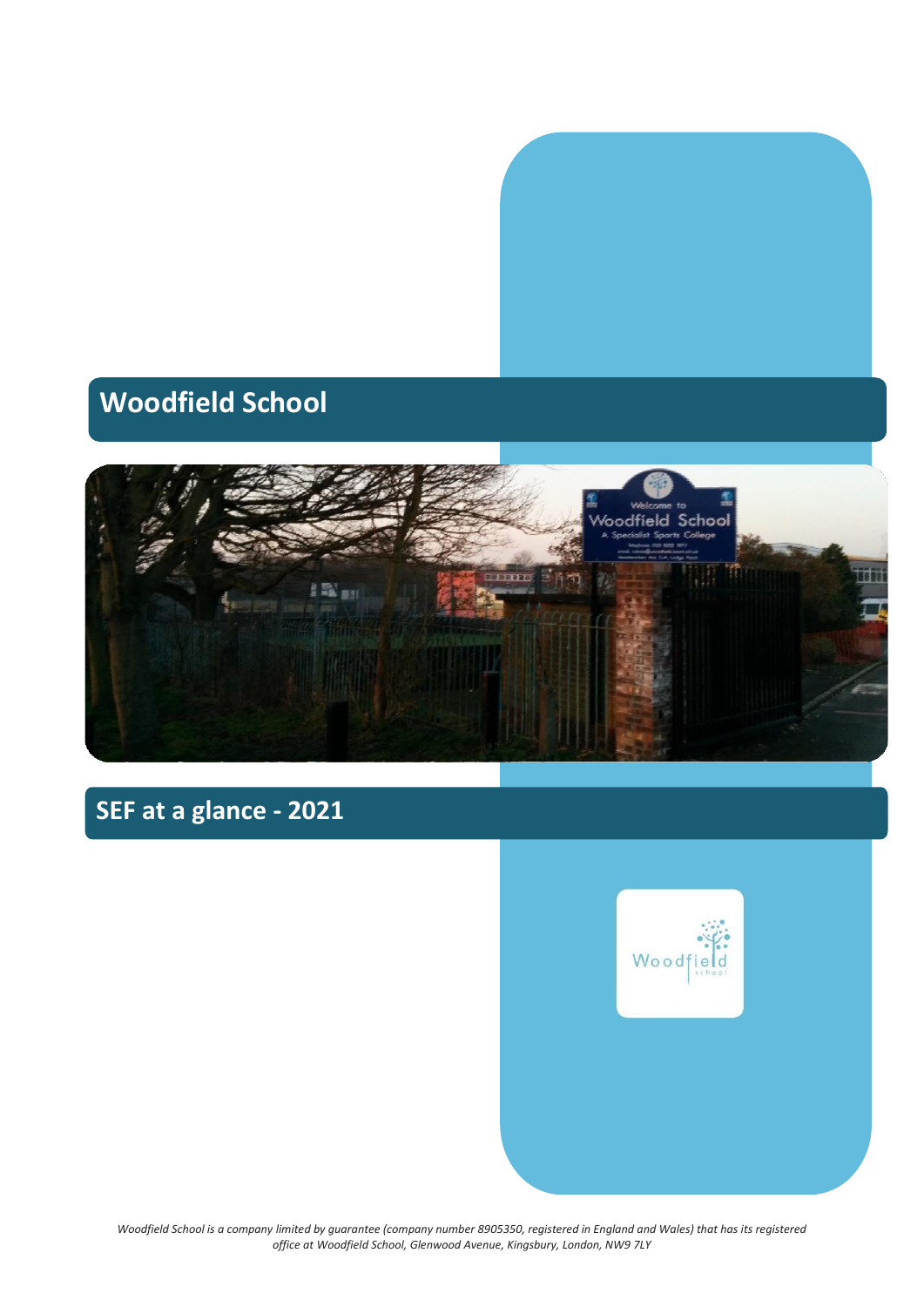| <b>Leadership and Management</b> |                                                                                                                                                                                                                                                                                       |                |
|----------------------------------|---------------------------------------------------------------------------------------------------------------------------------------------------------------------------------------------------------------------------------------------------------------------------------------|----------------|
|                                  | <b>Aspect Evaluated</b>                                                                                                                                                                                                                                                               | Grade          |
| $\mathbf{1}$                     | Leaders have high expectations of all pupils in the school, which are<br>embodied in leaders' and staff's day-to-day interactions with pupils                                                                                                                                         | 1A             |
| $\overline{2}$                   | Leaders focus their attention strongly on the education provided by the school<br>(rather than other competing demands).                                                                                                                                                              | 1A             |
| 3                                | Leaders have a clear and ambitious vision for providing high-quality, inclusive<br>education and training to all.                                                                                                                                                                     | 1A             |
| $\overline{4}$                   | Effective leadership results in strong values, policies and practice (which<br>staff share).                                                                                                                                                                                          | 1A             |
| 5                                | Continuing professional development for teachers and other staff is aligned<br>with the curriculum, develops teachers' subject knowledge and teaching<br>content knowledge over time.                                                                                                 | 1B             |
| 6                                | The subject knowledge and effective practice of staff are built up well over<br>time and improve                                                                                                                                                                                      | 1B             |
| $\overline{7}$                   | Where relevant leaders aim to ensure that all learners complete their<br>programmes of study (providing support for staff to make this possible) and<br>do not allow 'gaming' or 'off-rolling'.                                                                                       | 1B             |
| 8                                | Leaders create a culture that is consistent and coherent so that pupils benefit<br>from effective teaching and consistent expectations, wherever they are in the<br>school.                                                                                                           | 1B             |
| 9                                | Leaders engage effectively with learners and others in their community,<br>including, where relevant, parents, carers, employers, and local services.                                                                                                                                 | 1B             |
| 10                               | Leaders seek to engage parents and the community thoughtfully and<br>positively, but draw boundaries and resist inappropriate attempts to influence<br>what is taught and the day-to-day life of the school.                                                                          | 1 <sup>C</sup> |
| 11                               | Leaders protect their staff from bullying and harassment.                                                                                                                                                                                                                             | 1 <sup>C</sup> |
| 12                               | Leaders engage positively with staff, taking account of the main pressures on<br>them. They manage provision in a realistic and constructive way (including<br>staff workload).                                                                                                       | 1 <sup>C</sup> |
| 13                               | Leaders are clear about their role and the role of governors, creating a<br>positive and effective relationship.                                                                                                                                                                      | 2A             |
| 14                               | Leaders provide effective support for those teaching outside their main areas<br>of expertise.                                                                                                                                                                                        | 2A             |
| 15                               | The support and professional development in place for NQTs and other<br>teachers in the early stages of their careers, (particularly in dealing with pupil<br>behaviour) is strong. This includes the quality of mentoring and support in<br>areas for improvement identified by ITT. | 1B             |
| 16                               | Assessment does not create unnecessary burdens for staff and pupils,<br>leaders and teachers understand its limitations and avoid misuse and<br>overuse.                                                                                                                              | 2B             |
| 17                               | Collections of attainment or progress data are proportionate and represent an<br>efficient use of school resources, and are sustainable for staff.                                                                                                                                    | 1B             |
| 18                               | Leaders' and managers have high ambitions for all pupils, including those<br>who are harder to reach. This ensures that practices such as 'off-rolling' do<br>not take place.                                                                                                         | 1A             |
| 19                               | Leaders evaluate carefully the level of additional funding (such as pupil<br>premium) received by the school in the current academic year, funding<br>received in previous academic years, the rationale for this spending and its<br>intended, and actual, impact.                   | 1B             |
| 20                               | Leaders are tenacious when working with external support services and<br>agencies to secure support for pupils who are at risk.                                                                                                                                                       | 1Α             |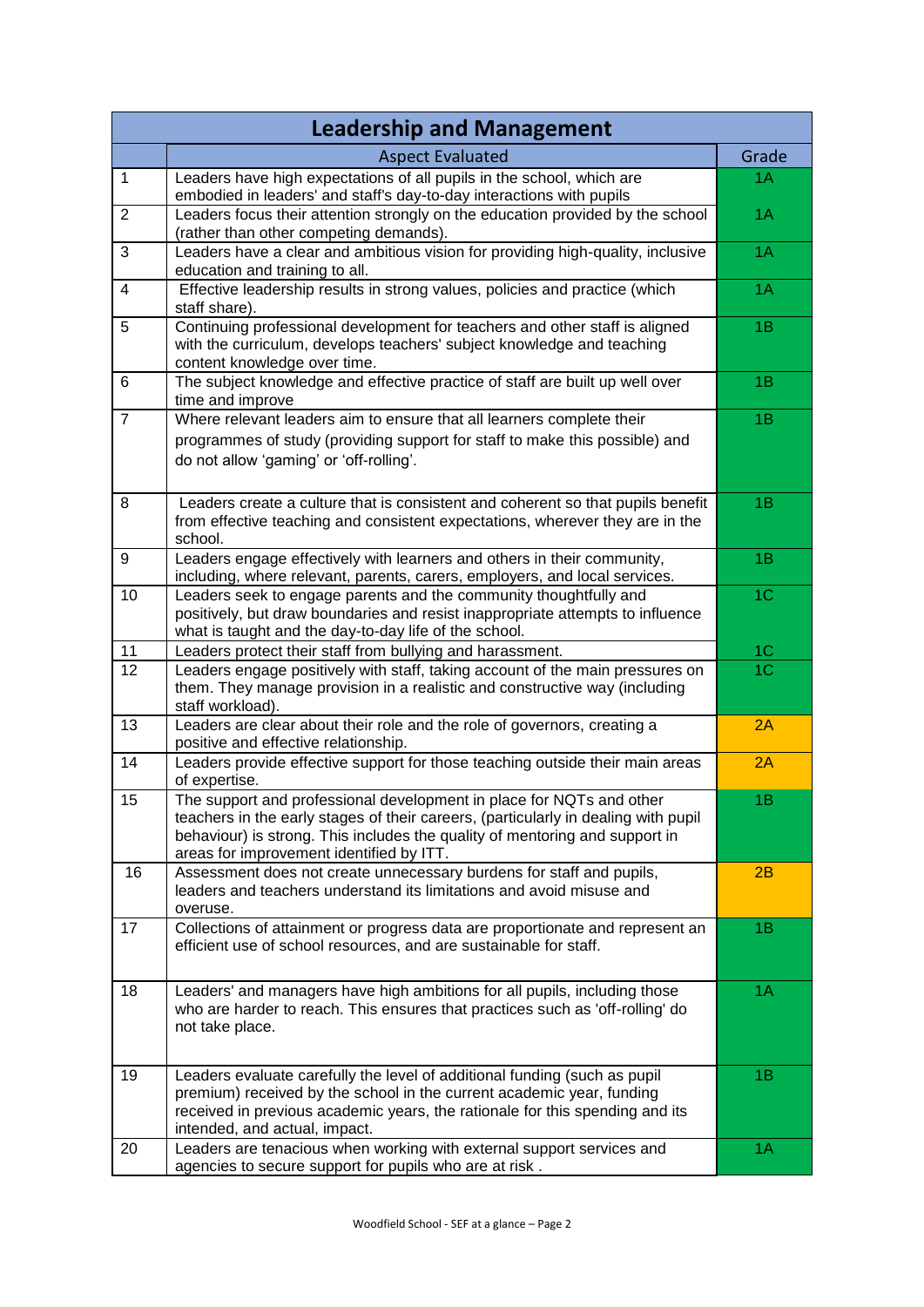| 21 | Primary-age children are taught about positive relationships and respect for<br>others, and how these are linked to promoting good mental health and well-<br>being. Secondary-age pupils receive appropriate, mandatory sex education.                                                                                                           | 1B |
|----|---------------------------------------------------------------------------------------------------------------------------------------------------------------------------------------------------------------------------------------------------------------------------------------------------------------------------------------------------|----|
| 22 | Leaders have ensured that alternative provision is suitable and safe, meets<br>pupils' academic/vocational/technical needs, pastoral needs and, if<br>appropriate, SEND needs.                                                                                                                                                                    | 2A |
| 24 | Where relevant leaders have made appropriate safeguarding checks about<br>any alternative provision and ensure pupils will benefit from a well-taught,<br>broad and balanced curriculum. They check these pupils are making good<br>progress, their attendance and behaviour and how well the provision<br>promotes pupils' personal development. | 2A |
| 25 | Leaders and those responsible for governance understand their respective<br>roles and perform these in a way that enhances the effectiveness of the<br>school.                                                                                                                                                                                    | 1C |
| 26 | Leaders ensure that attendance is recorded accurately, have not changed the<br>timing of session registration to game attendance rates and are not using<br>part-time timetables inappropriately.                                                                                                                                                 | 1A |
|    | Self-Evaluation for Leadership and Management - Outstanding                                                                                                                                                                                                                                                                                       |    |

|                | <b>Quality of Education - Intent</b>                                                                                                                                                                                     |                |  |
|----------------|--------------------------------------------------------------------------------------------------------------------------------------------------------------------------------------------------------------------------|----------------|--|
|                | Aspect evaluated                                                                                                                                                                                                         | Grade          |  |
| 1              | The curriculum is rooted in a strong consensus about the knowledge and<br>skills pupils need to take advantage of opportunities, responsibilities and<br>experiences of later life.                                      | 1B             |  |
| 2              | The curriculum addresses social disadvantage strongly, giving all learners<br>(particularly the most disadvantaged, those with (SEND) or high needs), the<br>knowledge and cultural capital they need to succeed in life | 1B             |  |
| 3              | The subject curriculum contains content identified as most useful, taught in a<br>logical progression, systematically and explicitly enough for all pupils to<br>acquire the intended knowledge and skills               | 1B             |  |
| 4              | Endpoints are clear, ensuring pupils have the knowledge and skills they need<br>to reach these points and succeed.                                                                                                       | 1A             |  |
| 5              | The curriculum is planned and sequenced well, building cumulatively on<br>knowledge and skills taught before and leading to the agreed end-points.                                                                       | 1 <sup>C</sup> |  |
| 6              | The curriculum reflects the local context, addressing typical gaps in<br>knowledge or skills.                                                                                                                            | 1B             |  |
| $\overline{7}$ | Learners study the full curriculum, which remains broad and pupils, are able<br>to study a wide range of subjects in depth (including, academic subjects and,<br>where relevant, the EBacc).                             | 1A             |  |
| 8              | There is an equally high ambition for learners studying academic, vocational<br>or technical subjects.                                                                                                                   | 1A             |  |
| 9              | Disadvantaged pupils, or with SEND, are not given a reduced curriculum -<br>unless there are compelling reasons that show why this is to their advantage.                                                                | 1A             |  |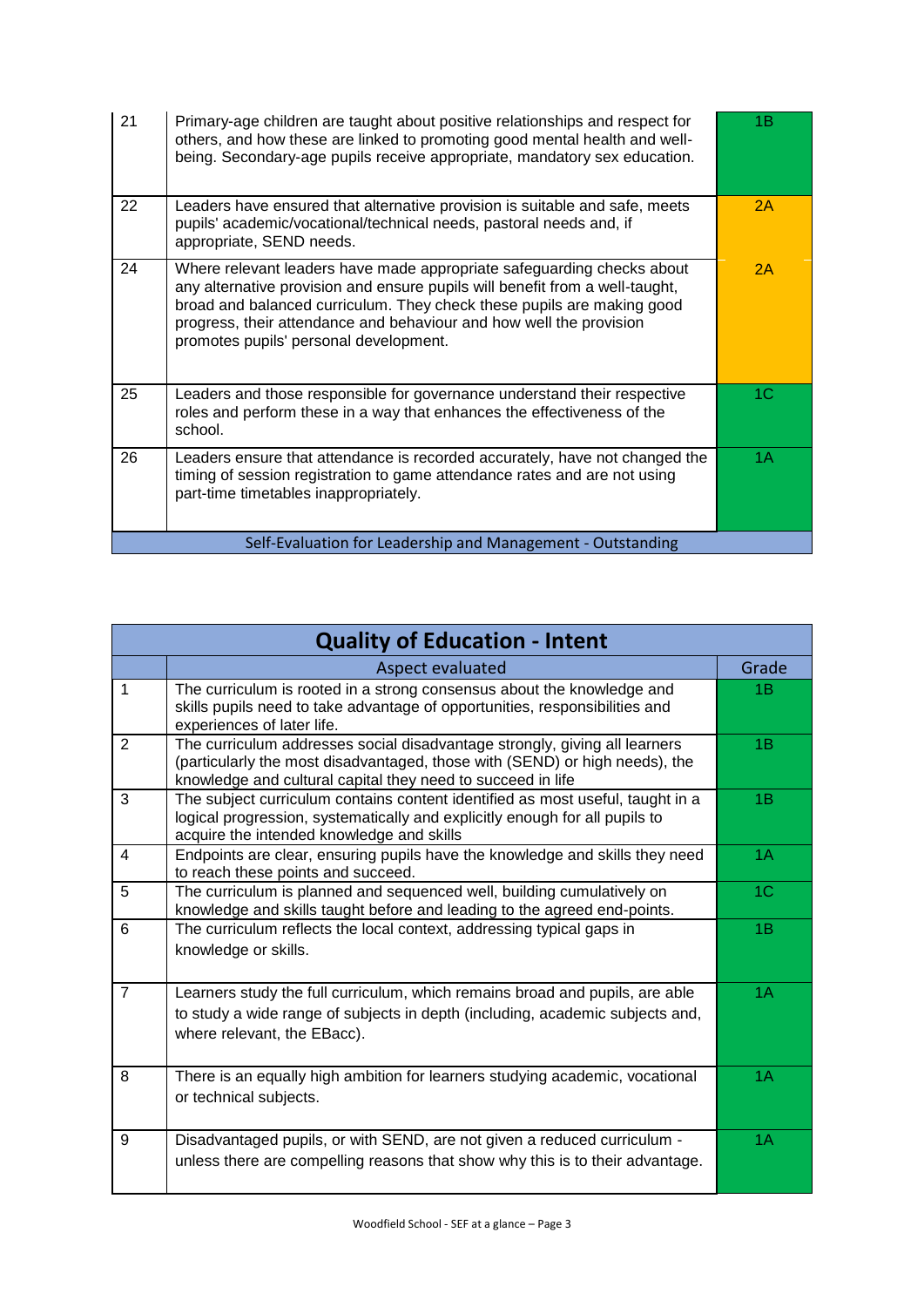| 10 | All pupils study the basic curriculum, which includes the national curriculum,<br>religious education and age-appropriate relationship and sex education, or (in<br>academies) pupils study a broad curriculum of similar breadth and ambition.<br>The curriculum is not narrowed. | 1Β |
|----|------------------------------------------------------------------------------------------------------------------------------------------------------------------------------------------------------------------------------------------------------------------------------------|----|
| 11 | The curriculum has been designed and taught in a way that enables pupils to<br>read at an age- appropriate level.                                                                                                                                                                  | 2A |
|    | Self-Evaluation for Quality of Education - Intent: Outstanding                                                                                                                                                                                                                     |    |

| <b>Quality of Education - Implementation</b> |                                                                                                                                                                                                                          |                |
|----------------------------------------------|--------------------------------------------------------------------------------------------------------------------------------------------------------------------------------------------------------------------------|----------------|
|                                              | Aspect evaluated                                                                                                                                                                                                         | Grade          |
| $\mathbf{1}$                                 | Teachers have expert knowledge of the subject(s) and courses they teach.                                                                                                                                                 | 1 <sup>C</sup> |
| $\overline{2}$                               | Teachers present information clearly, use appropriate discussion and enable<br>pupils to understand concepts well.                                                                                                       | 1 <sup>C</sup> |
| 3                                            | Teachers check learners' understanding systematically and identify<br>misconceptions accurately.                                                                                                                         | 1 <sup>C</sup> |
| $\overline{4}$                               | Teachers adapt learning activities as necessary, responding to the needs of<br>learners                                                                                                                                  | 1B             |
| 5                                            | Teachers ensure that pupils embed key concepts in their long- term memory<br>and apply them fluently.                                                                                                                    | 1 <sup>C</sup> |
| 6                                            | The subject curriculum is designed and delivered in a way that allows pupils<br>to transfer key knowledge to long-term memory.                                                                                           | 1 <sup>C</sup> |
| $\overline{7}$                               | It is sequenced so that new knowledge and skills build on what has been<br>taught before and pupils can work towards clearly defined end points.                                                                         | 1 <sup>C</sup> |
| 8                                            | Resources and materials selected by teachers reflect ambitious intentions,<br>support a coherently planned curriculum and cumulatively build sufficient<br>knowledge/skills for future learning and employment.          | 1B             |
| 9                                            | Teachers and leaders use assessment well to check understanding and<br>inform teaching so that pupils embed and use knowledge fluently (not merely<br>memorising facts).                                                 | 2B             |
| 10                                           | Teachers create an environment that allows the learner to focus on learning.                                                                                                                                             | 1A             |
| 11                                           | A rigorous approach to teaching reading develops learners' confidence and<br>enjoyment (across the curriculum). At the early stages of learning to read<br>materials are closely matched to learners' phonics knowledge. | 2B             |
| 12                                           | A rigorous approach to teaching key skills ensures that pupils are able to<br>access the curriculum with confidence and fluency                                                                                          | 1A             |
|                                              | Self-Evaluation for Quality of Education - Implementation: Outstanding                                                                                                                                                   |                |

| <b>Quality of Education - Impact</b> |                                                                                                                                                              |       |
|--------------------------------------|--------------------------------------------------------------------------------------------------------------------------------------------------------------|-------|
|                                      | Aspect evaluated                                                                                                                                             | Grade |
|                                      | Learners develop detailed knowledge and skills across the curriculum,<br>achieving well in a wide range of subjects.                                         | 1C    |
| $\mathcal{P}$                        | Results in national tests and/or examinations meet government expectations<br>and compare well with other schools.                                           | 2B    |
| 3                                    | Disadvantaged pupils and those with SEND develop the knowledge they<br>need to succeed and make good progress, gaining the cultural capital they<br>require. | 1Α    |
|                                      | Disadvantaged pupils and those with SEND regularly participate in extra -<br>curricular activities, trips and other enrichment provision.                    | 1 Δ   |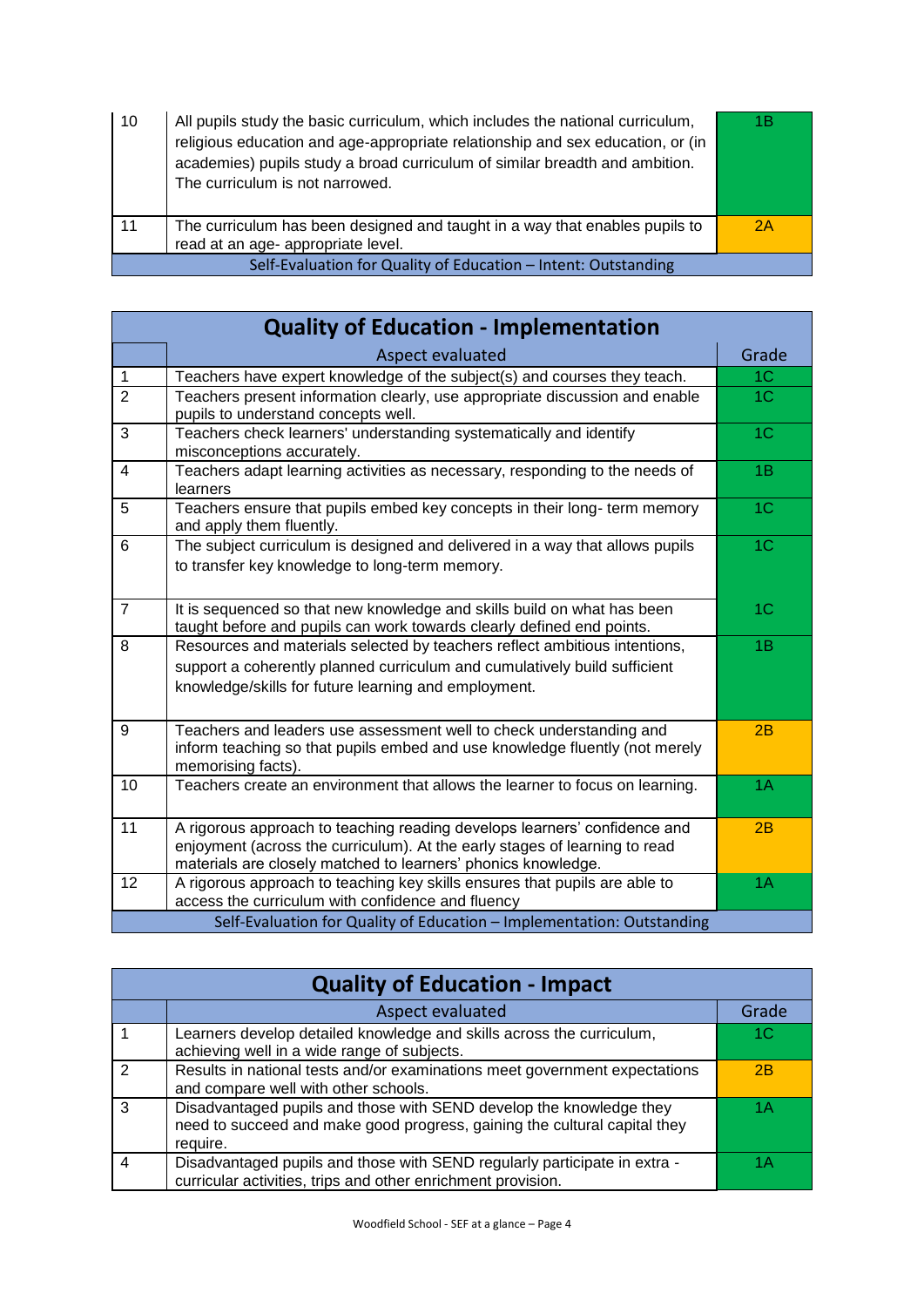| 5  | Learners are ready for the next stage of education, employment or training,<br>gaining (where relevant) qualifications that allow them to progress to<br>destinations that meet their interests and aspirations. | 1Α  |
|----|------------------------------------------------------------------------------------------------------------------------------------------------------------------------------------------------------------------|-----|
| 6  | Pupils make consistently good progress from their starting points (includes<br>most able).                                                                                                                       | 1C  |
|    | Pupils read widely and often, with fluency and comprehension.                                                                                                                                                    | 2B  |
| 8  | Pupils learning off site for some, or all of the week (where relevant), are<br>making good progress.                                                                                                             |     |
| 9  | Pupils develop and apply mathematical knowledge, concepts and procedures<br>appropriately for their age.                                                                                                         | 1C. |
| 10 | Pupils are confident learners, with good attitudes to learning and the<br>necessary determination to do their best.                                                                                              | 1 A |
|    | Self-Evaluation for Quality of Education - Impact: Outstanding                                                                                                                                                   |     |

| <b>Behaviour and Attitudes to Learning</b> |                                                                                                                                                                                                                                                                   |                |
|--------------------------------------------|-------------------------------------------------------------------------------------------------------------------------------------------------------------------------------------------------------------------------------------------------------------------|----------------|
|                                            | Aspect evaluated                                                                                                                                                                                                                                                  | Grade          |
| 1                                          | There are clear routines and expectations for the behaviour of pupils across<br>all aspects of school life, not just in the classroom                                                                                                                             | 1 <sup>C</sup> |
| 2                                          | There is a strong focus on attendance and punctuality so that disruption is<br>minimised                                                                                                                                                                          | 1A             |
| 3                                          | There are clear and effective behaviour and attendance policies with clearly<br>defined consequences that are applied consistently and fairly by all staff                                                                                                        | 2B             |
| $\overline{4}$                             | Pupils' motivation and positive attitudes to learning as important predictors<br>of attainment.                                                                                                                                                                   | 2A             |
| 5                                          | There is a positive and respectful school culture in which staff know and care<br>about pupils                                                                                                                                                                    | 1 <sup>C</sup> |
| 6                                          | An environment in which pupils feel safe, and in which bullying,<br>discrimination, sexual harassment, sexual abuse and sexual violence - online<br>or offline – are not accepted and are dealt with quickly, consistently and<br>effectively whenever they occur | 1B             |
|                                            | Self-Evaluation for Behaviour and Attitudes to Learning: Outstanding                                                                                                                                                                                              |                |

| <b>Personal Development</b> |                                                                                                                                                                      |                |
|-----------------------------|----------------------------------------------------------------------------------------------------------------------------------------------------------------------|----------------|
|                             | <b>Aspect Evaluated</b>                                                                                                                                              | Grade          |
| 1                           | The school supports learners' broader development, enabling them to<br>develop and discover interests and talents (beyond the academic, technical<br>or vocational). | 1 <sup>C</sup> |
| $\overline{2}$              | The curriculum and the provider's wider work supports learners, developing<br>their character (including their resilience, confidence and independence).             | 1A             |
| 3                           | Learners are encouraged to become responsible, respectful and active<br>citizens who contribute positively to society.                                               | 1A             |
| $\overline{4}$              | Learners are given opportunities to develop their understanding of British<br>values (rule of law, democracy, liberty and tolerance).                                | 1 <sup>C</sup> |
| 5                           | The provision promotes equality of opportunity, understanding of the<br>positive value of different characteristics and how they make people unique.                 | 1 <sup>C</sup> |
| 6                           | The school provides an inclusive environment regardless of age, disability,<br>gender reassignment, race, religion or belief, sex or sexual orientation.             | 2A             |
| $\overline{7}$              | The provision develops personal characteristics and enables learners to<br>behave with integrity.                                                                    | 2B             |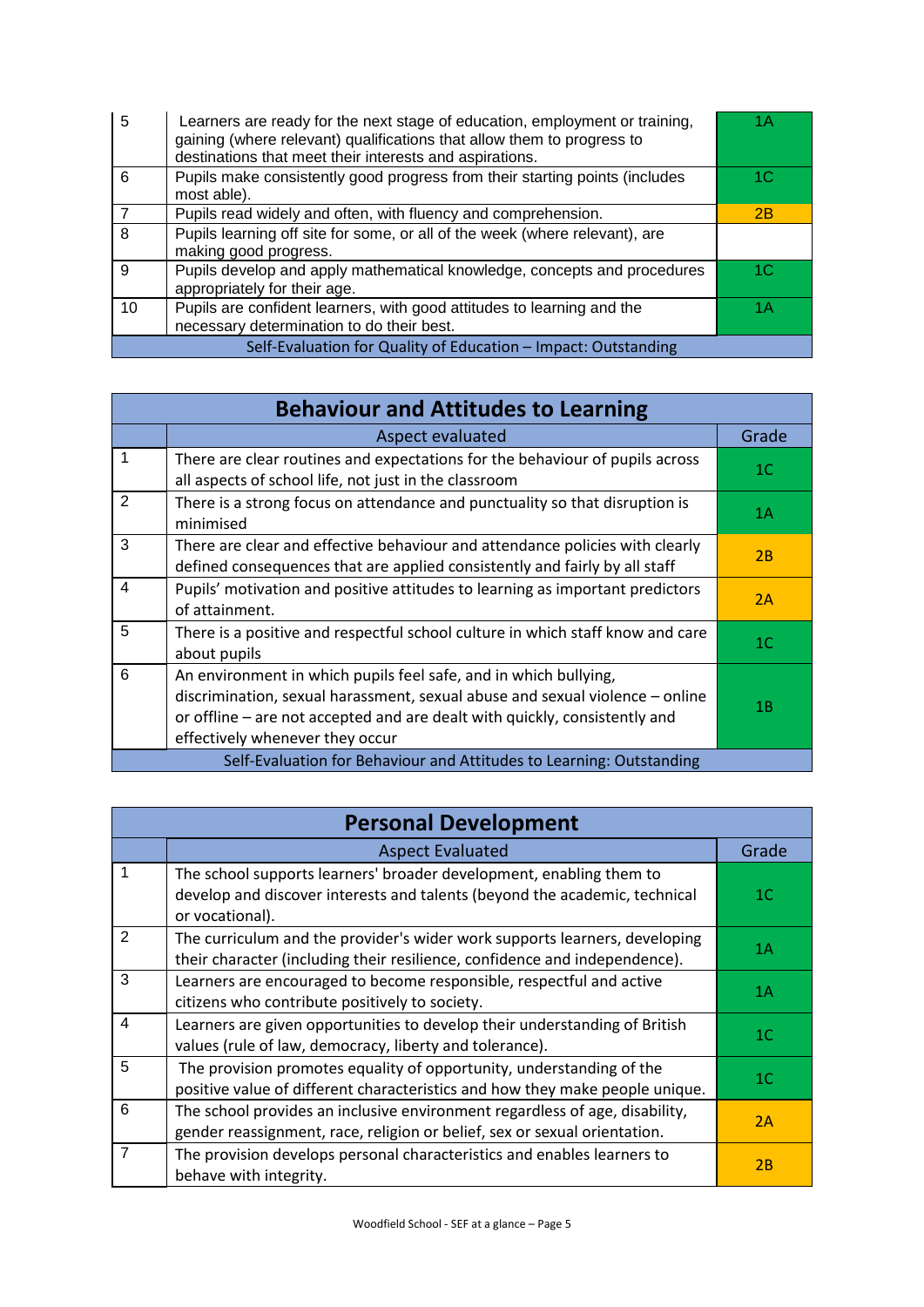| 8                                                      | The provision helps pupils to develop resilience and develop positive mental<br>attitudes.                                                                                                                                                                                           | 1 <sup>C</sup> |
|--------------------------------------------------------|--------------------------------------------------------------------------------------------------------------------------------------------------------------------------------------------------------------------------------------------------------------------------------------|----------------|
| 9                                                      | The provision helps to develop an understanding of the importance of<br>physical activity, staying healthy and the importance of mental health.                                                                                                                                      | 1A             |
| 10                                                     | There are ample opportunities for pupils to be active during the curricular<br>activities.                                                                                                                                                                                           | 1B             |
| 11                                                     | The provision helps pupils to develop the qualities they need to flourish in<br>society. It supports the development of character (positive personal traits,<br>dispositions and virtues that informs motivation and guides conduct).                                                | 1 <sup>C</sup> |
| 12                                                     | The school helps pupils to recognise risks to their well-being (for example,<br>from criminal and sexual exploitation, domestic abuse, FGM, forced<br>marriage, substance misuse, gang activity, radicalisation and extremism) and<br>makes them aware of support available to them. | 1B             |
| 13                                                     | Pupils are taught to recognise the dangers of inappropriate use of mobile<br>technology and social media.                                                                                                                                                                            | 1B             |
| 14                                                     | The provision provides age-appropriate relationships education and sex<br>education.                                                                                                                                                                                                 | 1A             |
| 15                                                     | The provision provides effective, unbiased careers education, advice,<br>experience of work, and contact with employers, encouraging pupils to<br>aspire. Good use is made of the Gatsby benchmarks.                                                                                 | 2B             |
| 16                                                     | The school provides good support for the next stage of learners' education,<br>training or employment.                                                                                                                                                                               | 1 <sub>C</sub> |
| Self-Evaluation for Personal Development - Outstanding |                                                                                                                                                                                                                                                                                      |                |

| <b>Post 16</b> |                                                                                                                                                                                                                                              |                |
|----------------|----------------------------------------------------------------------------------------------------------------------------------------------------------------------------------------------------------------------------------------------|----------------|
|                | <b>Aspect Evaluated</b>                                                                                                                                                                                                                      | Grade          |
| $\mathbf{1}$   | Leaders and teachers have high expectations for achievement and progress.                                                                                                                                                                    | 1 <sup>C</sup> |
| $\overline{2}$ | Systems used to monitor and develop provision lead to all pupils, including<br>those who are disadvantaged or who have high needs, making good<br>progress.                                                                                  | 1B             |
| 3              | Students with high needs have greater independence in making decisions<br>about their lives.                                                                                                                                                 | 1B             |
| $\overline{4}$ | Students make substantial and sustained progress from their identified and<br>recorded starting points in their study programmes. Where appropriate, this is<br>reflected in results in national examinations.                               | 2B             |
| 5              | The curriculum provides stretch and challenge for all pupils.                                                                                                                                                                                | 1B             |
| 6              | The curriculum is coherently planned and sequenced, building sufficient<br>knowledge and skills for future learning and destinations.                                                                                                        | 1A             |
| $\overline{7}$ | Study programmes are relevant to local and regional employment and<br>training priorities.                                                                                                                                                   | 2A             |
| 8              | Teachers have expert knowledge of the subject(s) and courses they teach<br>(including, where relevant, extensive and up-to-date vocational expertise).                                                                                       | 1 <sup>C</sup> |
| 9              | Teachers encourage students to use subject specific, professional and<br>technical vocabulary well.                                                                                                                                          | 1B             |
| 10             | Over the course of study, teachers design and use activities to help students<br>to remember long-term the content they have been taught, to integrate new<br>knowledge into larger concepts and to apply skills fluently and independently. | 1B             |
| 11             | Teachers and leaders use assessment well. For example, they use it to help<br>students embed and use knowledge fluently and flexibly, to evaluate the<br>application of skills, or to check understanding and inform teaching.               | 1B             |
| 12             | Teachers create an environment that allows sixth-form students to focus on<br>learning. Resources and materials reflect the school's ambitious intentions for                                                                                | 1B             |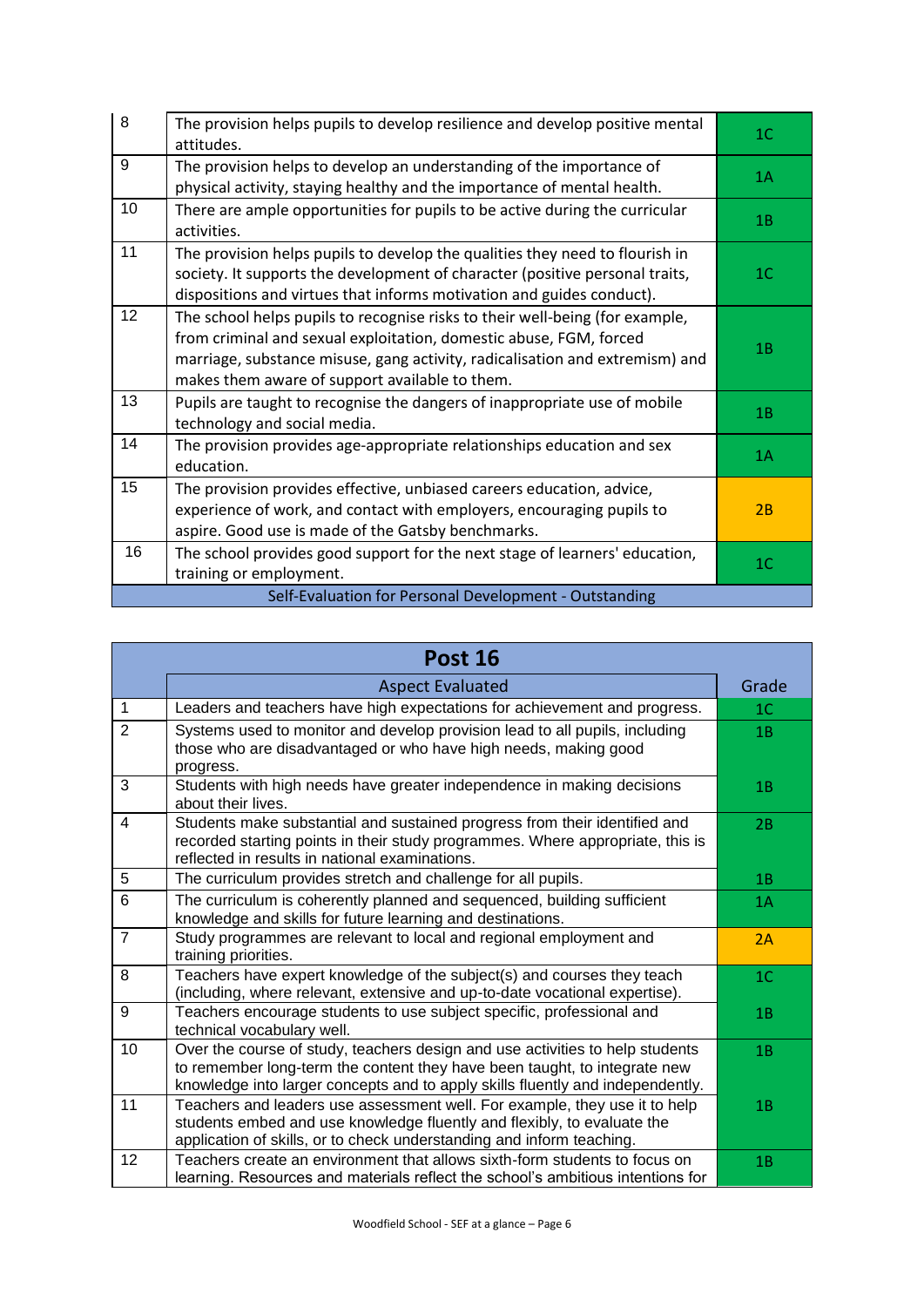|                                           | the course of study, supporting the intent of a coherently planned curriculum,<br>sequenced towards cumulatively sufficient knowledge and skills for future<br>learning, independent living and employment.      |                |
|-------------------------------------------|------------------------------------------------------------------------------------------------------------------------------------------------------------------------------------------------------------------|----------------|
| 13                                        | The provision for pupils without a GCSE grade $4 - 9$ in English and<br>mathematics is good.                                                                                                                     | 1B             |
| 14                                        | There are strong arrangements to support work experience or industry<br>placements and non-qualification activities.                                                                                             | 1B             |
| 15                                        | High quality, impartial careers guidance helps pupils to move on to a higher-<br>level qualification, employment or further training when they are ready to do<br>so. Good use is made of the Gatsby benchmarks. | 1B             |
| 16                                        | Pupils develop strong personal, social and independent learning skills. They<br>are respectful to others.                                                                                                        | 1 <sup>C</sup> |
| 17                                        | Pupils have high levels of punctuality and attendance. Where relevant,<br>attitudes improve over time.                                                                                                           | 1B             |
| 18                                        | Pupils' conduct and attitudes across all activities prepare them well for<br>employment or further study.                                                                                                        | 1 <sup>C</sup> |
| 19                                        | Provision goes beyond the expected, giving learners access to a wide, rich<br>set of experiences that allow them to understand the importance of<br>contributing actively to society.                            | 1 <sup>C</sup> |
| 20                                        | Leaders are clear about priorities for improvement and evaluate provision<br>accurately and honestly.                                                                                                            | 1A             |
| Self-Evaluation for Post 16 - Outstanding |                                                                                                                                                                                                                  |                |

| <b>Governance</b> |                                                                                                                                                                                           |                |
|-------------------|-------------------------------------------------------------------------------------------------------------------------------------------------------------------------------------------|----------------|
|                   | <b>Aspect Evaluated</b>                                                                                                                                                                   | Grade          |
| $\mathbf{1}$      | Governors have a strong focus on vision, values and strategic<br>direction.                                                                                                               | 1A             |
| 2                 | Governors hold leaders to account effectively for performance (the<br>quality of education or training).                                                                                  | 1B             |
| 3                 | Governors ensure that performance management arrangements are<br>appropriate and effective.                                                                                               | 1B             |
| 4                 | Governors are effective at overseeing finances, value for money and<br>strong financial control.                                                                                          | 1B             |
| 5                 | Additional funding (such as pupil premium, sports premium, catch up<br>funding) is spent effectively                                                                                      | 1B             |
| 6                 | Governors ensure that statutory responsibilities, such as the Equality<br>Act 2010, Prevent, safeguarding and public sector equality duty are<br>carried out effectively.                 | 1A             |
| $\overline{7}$    | Those responsible for governance understand their role(s) well and<br>carry them out effectively                                                                                          | 1A             |
| 8                 | Governors check that appropriate reasonable adjustments are made<br>in accordance with the Equality Act 2010 and the SEND code of<br>practice for specific pupils where this is required. | 1 <sup>C</sup> |
| 9                 | Governors check to ensure that safeguarding arrangements (including<br>the SCR) are up to date, secure and appropriate. They ensure that<br>staff have appropriate and regular training.  | 1A             |
| 10                | Governors regularly consider if they have sufficient skills and<br>experience.                                                                                                            | 2A             |